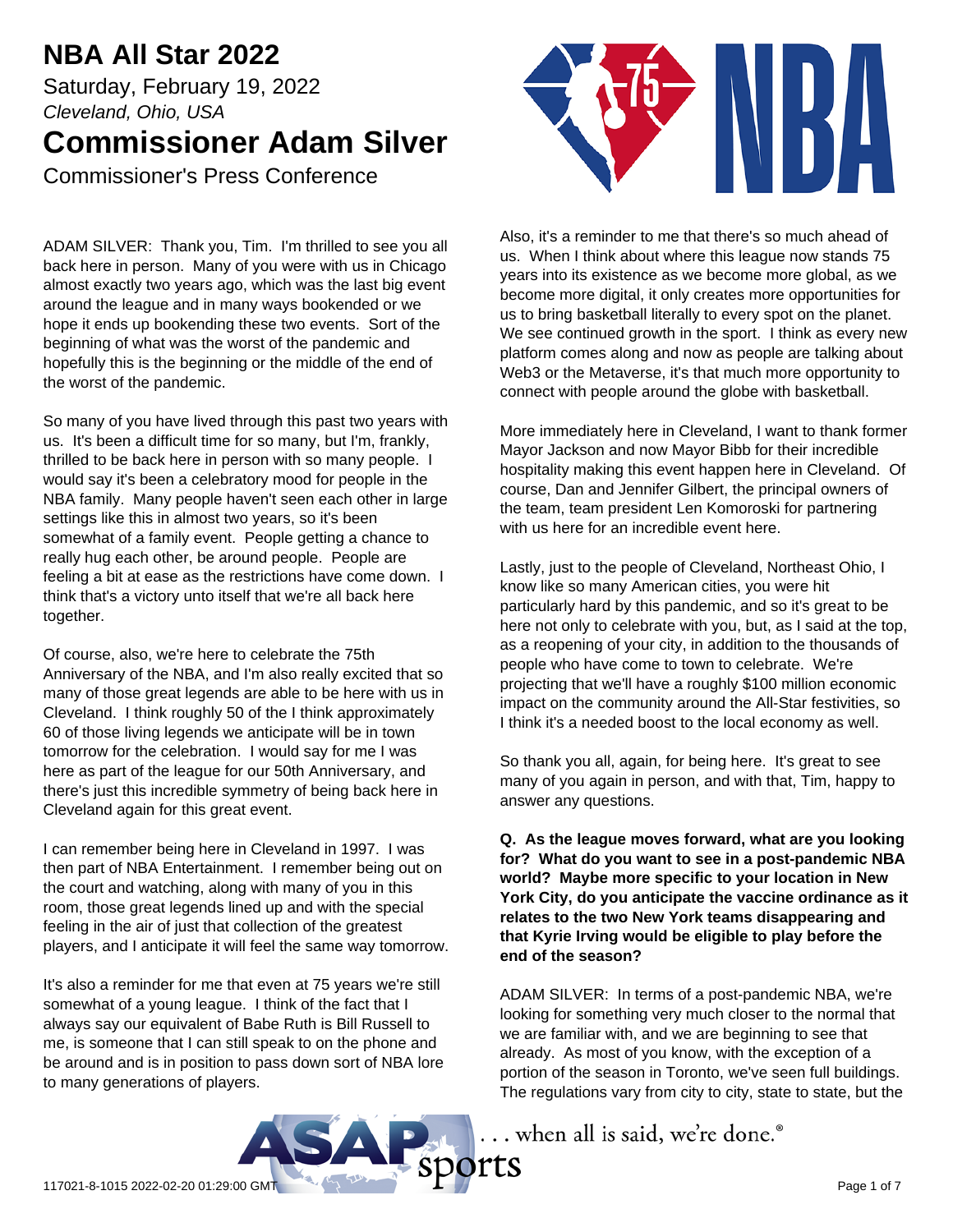teams have all managed to work through those issues, and fans have been eager to come back. I have done a fair amount of traveling over the course of this season, and as I said, I think people, a combination of missing that in-person experience, and also, not being able to enjoy the company of others, I think that's always been part of an NBA arena experience, that ability to come together.

I think, as I have said before, we all have to learn to live with this virus. Based on what I have read and been told by our experts, it's not likely to go anywhere. There will probably be other variants, at some point, but we now have tools to deal with those. Obviously, vaccines, boosters, anti-virals, et cetera, that didn't exist when the pandemic started. So I feel that as a country, as a world we're much better equipped to deal with it now.

In terms of New York City, I'm not sure exactly what will happen specifically there. But as I watch what's happening around the country, many of these restrictions are being lifted, and in places that had vaccine requirements and in some cases masking requirements, those are also being lifted. I haven't talked directly to Mayor Adams about this, but judging based on what other communities are doing, my assumption is they will look at local rates of infection and testing. As those continue to come down, if they continue to come down as they have, my sense will be certain restrictions that are in place will be lifted. But, again, I leave that to New York City.

**Q. There's been a lot of noise over these last few weeks about teams being upset or would be upset if James Harden wound up with the Sixers. Obviously, he did, even faster than many people thought. What is the feedback you've received from teams in the wake of the trade, and what would have to happen in terms of a formal complaint from the Nets or another team to actually lead the League to open an investigation of the Sixers?**

ADAM SILVER: There is no ongoing investigation right now. I think around the league this so-called notion of player empowerment is not a new issue, as you know, Marc, from having covered the league for a long time. As I have said before, we, of course, want players and teams to honor contracts.

So I think in this case you had two teams that ultimately seem satisfied by the outcome of the trade and willingly entered into it. I don't think there will be a time in the future, at least while I'm involved in the league, where society is going to change so much that players aren't going to express their views on where they want to play or don't want to play. But I think there's a sense around the league that there are improvements we can make to our

system. It's something we're constantly looking at just to find that right balance of players having a say where they play, but also ensuring that every team is in a position in this league to compete and that contracts are honored.

I mean, no team has logged a formal complaint with the league. These are things that we watch play out, unfortunately, in many cases in the media. As I said, I believe in the time I've been in the league over successive collective bargaining agreements and player systems, we've seen incremental improvements over the years. I don't have something specific in mind that can prevent a situation like this, but I think we and the players have a collective common interest in ensuring that contracts are honored. Partly because it's not just for the teams, but players sign with certain teams with an expectation, too, that contracts of other players will be honored because, of course, we're a team sport.

We'll continue to look at it, but nothing immediate right now.

**Q. Just kind of following up on that, Harden and Simmons both kind of forced trades, and of course, Harden had done it 13 months before. We've seen many instances of this the last few years than probably ever. To the extent that this may be a concern, I'm curious how much you've heard from owners on this issue? You do have a potential CBA negotiation coming up on the horizon. Is this something that is a growing discussion? Are there possible solutions? Do you expect it to be part of that discussion?**

ADAM SILVER: First of all, Howard, I'm not sure you're correct in saying we've seen more of this than ever before. Just as an empirical matter. It's a problem, but some of our all-time greatest, many of whom will be here this weekend, as you know, demanded trades. There didn't used to exist social media. The league wasn't covered in the same way. It wasn't talked about around the clock, but it's been a long-time issue in this league. That's not in any way to defend what we're seeing right now. I'm just saying this is not to me a new issue.

One of the ways through successive collective bargaining agreements we've addressed player issues is we have shorter contracts now, which I think is in the interest of both players and teams ultimately, which in some ways has encouraged more player movement of a certain kind. It's created more of a pay-for-performance system within a cap, so I think that's been positive.

Again, it's no secret that I've expressed my unhappiness with public trade demands. In the case of Ben Simmons I

... when all is said, we're done.<sup>®</sup>

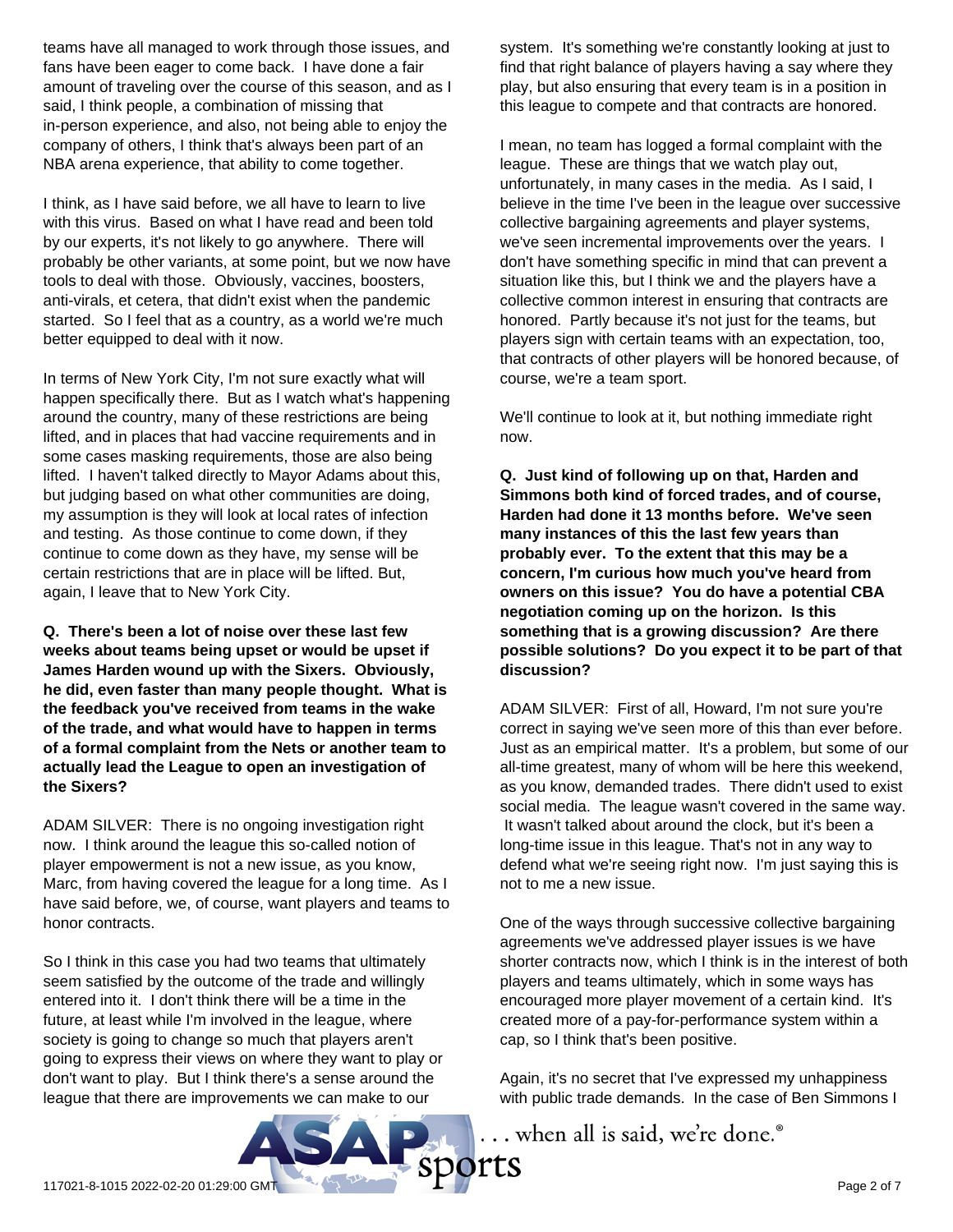don't think -- I can't think of a change to the system that to the extent you have a player that is willing to sit out and not be paid, which is the scenario we have right now. I don't want to speak for Ben, but that was the posture we saw that case of a player saying that, I'm unhappy in the city, and I'm not going to play, and you had a team saying we're not going to pay you, and there's going to be discipline. There's a stalemate. Ultimately, he got traded. I don't want to pretend standing here that I have some secret idea that I know can fix that problem.

I think you're dealing with situations where you have players with literally a unique skill on the planet, and that's always going to give them leverage, and you have teams with leverage. You know, where there's one NBA and one team they have an agreement with, and as I said, there may be tools that we can think of to create stronger incentives for players to comply with those agreements. But I don't think there's sort of some silver bullet here that we're going to go in in collective bargaining and say now we've fixed this problem. These are human beings.

I was reminded that, incidentally, watching James and Ben do their media, their first press conferences in their new cities. I think particularly coming through a pandemic. At the end of the day I think we forget sometimes when we're discussing these people that they are young men dealing with enormous amount of stress and difficult situations, but hearing them both, they're both extremely thoughtful. I think they were being very transparent and honest with the media about where they found themselves, and, again, I'm sympathetic to all sides here.

Of course, as the Commissioner of this league, we want our players to be happy. We want them to find themselves in situations where they think they can be most productive. At the same time we want to run an orderly league, and so like a lot of things in life, we have to find the appropriate balance there. It's not as if, here it is, there will be more discipline, there will be more of this. I think it's going to be an issue we'll have to work through, but I think, again, there's a common interest we should have with the Players Association in doing what we can to fix this because it's a team sport, so you have a bunch of other players on that team who are possibly put in a disadvantaged situation based on what one player may be trying to do.

## **Q. Adam, just how do you feel about where the league is now in terms of parity and competition with the bigger and smaller markets?**

ADAM SILVER: I think we're doing much better than we did historically. When you think about over the 75 years of this league, I think roughly over the first 65 years of this league, I think three teams won 60% of the championships, and over the last 11 years, roughly, you've had eight different teams win championships, including most recently Milwaukee, a so-called small market.

Ideally, based on some of the issues I talked about earlier in terms of becoming more global, more digital, that it will become less important what the actual size of that market is. I mean, look at the team that they're building here in Cleveland. I think for those players, my sense is if only I were in a larger market, somehow that would change my fortunes. Because I think with a global footprint for this league, and Giannis Antetokounmpo is a perfect example, the notion that if he went to a market from my standpoint that had a million more people that somehow would put him in a different position commercially or from a basketball standpoint makes no sense.

Now, I recognize there's still differences in markets in this league. Sometimes it's not necessarily even a function of size. It's climate or taxation or quality of entertainment in the city. There are different variables, but I think there's been a leavening around the league. I don't hear that discussion as much where the league is divided in so-called large markets and small markets. In fact, if you do that division, we're then largely a league of small markets because there's only a few cities that are truly large in the U.S.

Again, I think it's positive in the direction we're going. There may be things and when we sit down with the players -- and, again, I think it's less about market size. It may be more about the way our CBA works in terms of a tax system. There may be better ways to help distribute the players to create more parity around the league. Those are things when we do sit down with the players I'm sure we'll talk about, but I'm pleased with the progress we've made.

**Q. You know, if we are hopefully toward the end now and getting back to a normal life, people will start to reschedule weddings and vacations that were on hold. For the league what specifically -- things that weren't worth you doing the last two years will you now jump back into and say we'll get our bang for the buck now by doing this, and let's get on it?**

ADAM SILVER: Well, Brian, one of the things that we look forward to begin doing again is international travel. We're very much a global league, and the opportunity to bring teams to other continents, to other places in the world is part of how we believe we grow the sport because we can have, I think, a dramatically larger impact by showing up in those cities creating a lot of excitement around those teams. That's one thing in particular.

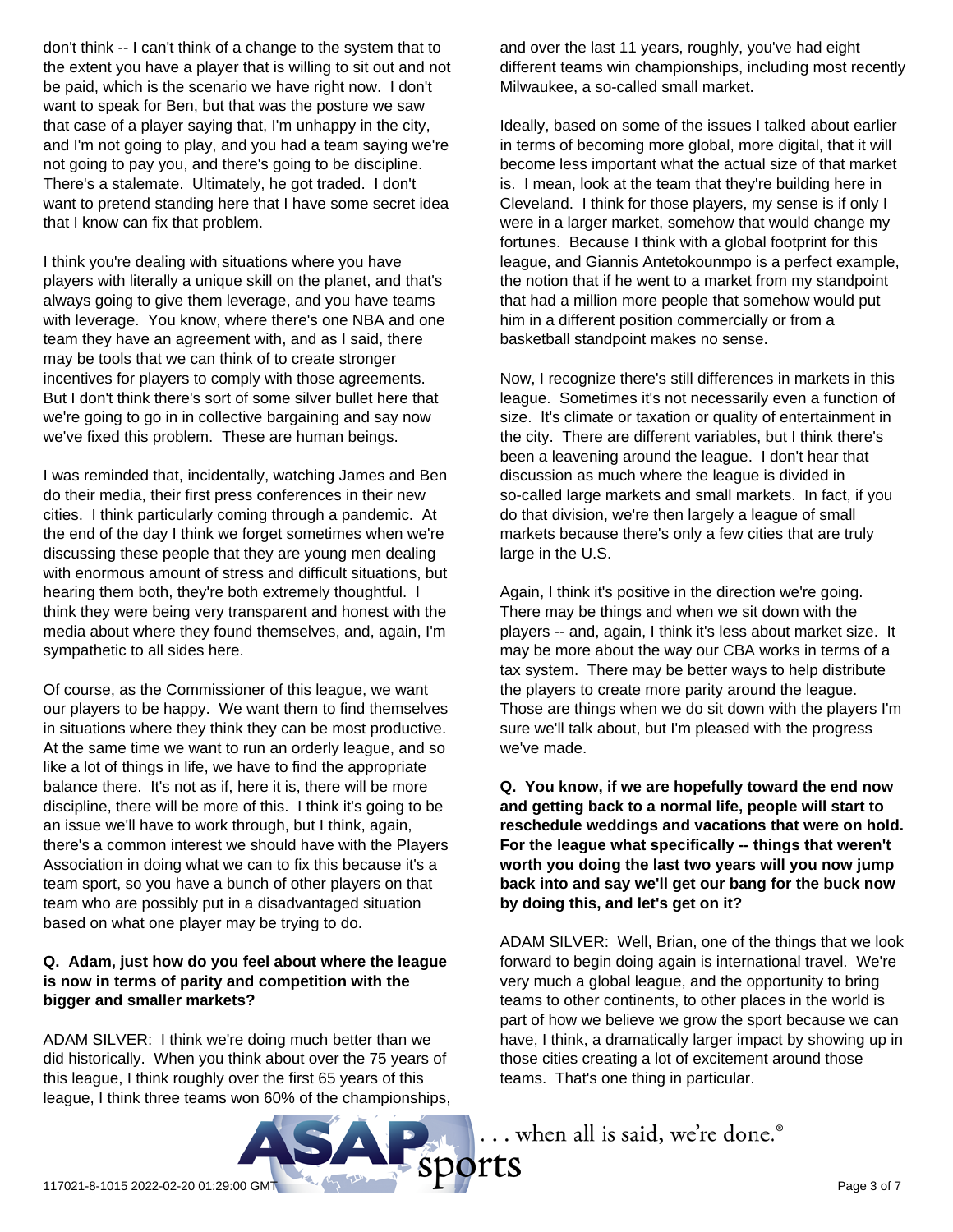Then here in the United States, more community-based on-the-ground activities. I think that this sport, one of the things that makes it so special is how accessible it is, particularly to the young people. We're very proud of our Jr. NBA and Jr. WNBA programs. Getting out there in the communities, hands-on involvement with kids. A lot of that, of course, had to be suspended, but, again, if things continue the way they are now, I'm looking forward to sort of being back on the ground in those programs this summer.

# **Q. Do you think international stuff could happen this coming preseason?**

ADAM SILVER: Preseason of this year? Potentially. That's something we're looking at now.

#### **Q. You already announced there will be games in Abu Dhabi in October. You mentioned Europe as a potential destination where you want to get back. I'm curious if you think the regular season might be a potential target '22-23.**

ADAM SILVER: You're asking about this coming season? So, honestly, it probably won't happen for next season, certainly not regular-season games. I think there's a possibility we could look at some preseason games in Europe. There's so much unknown now in the way our schedule works. We have to plan those games significantly in advance.

So probably unlikely, but as I said in response to prior questions, certainly Europe is such an important market for us, and we would love to get back there with preseason games.

#### **Q. I have two follow-ups from everything I have heard. One, you were talking about getting back to normal with the pandemic. What are your thoughts on press returning to locker rooms?**

On the issue of players honoring the contracts, I guess, there's another side to this that we have players being paid to essentially not play. I'm thinking about John Wall this year, Al Horford last year. Is that a problem, and is there a fix?

ADAM SILVER: The answer to your second question first, of course, I think it's a problem when players are paid not to play. In some cases, that's by mutual agreement with the team. It may be a team that is in a rebuilding situation that is focused on its younger players. There's a sense that that veteran player isn't fitting in, for whatever reason, through the new culture they're trying to create, and it's a hard line there because if it truly is by mutual agreement,

I'm not sure the league office should be interfering.

On the other hand, this goes back to my pay-for-performance point earlier. You have an aggregate hard cap in essence. They're 50% of our system, the money is paid to the players. For every dollar that goes to a player that's not producing on the floor, that's \$1 less that's going to a player that is performing. That shouldn't be ideal for either players or teams.

Do I have a ready fix? No. I think, again, I'm hoping that those are the kinds of issues that when we sit down with the players, we can approach collectively.

In regard to reporters returning to locker rooms, I recognize what I am about to say may not be so popular with this group. It's not going to be so easy. I think that depending on where we see this virus, potential variants, you know, I think creating a little bit of distance may make more sense for the foreseeable future.

I also think it's a bit of an anachronism to have reporters in the actual room where players are dressing. I mean, it used to be, for those that have been around a while, in the old days it was about female reporters, and we all got past that issue. It was ridiculous. It was discriminatory and made no sense. At least from my standpoint, I never hear about those issues anymore. I think it's different now. I think there are different expectations of privacy, but at the same time I recognize we have to create an environment where you all can do your jobs. I think it's something, there is an association that you are all members of, that we should sit down and work together.

To me, there are two issues: There's just the health and safety issues for the players and for all of you as well. Then there's also -- I'm not sure if we were designing a system from scratch today, we would say come stand next to the players at their lockers as they're dressing, and that's the appropriate forum to interview them.

I think we should all address this together because we very much appreciate the coverage. We're dependent on it, and we want to accommodate you and facilitate it. So there may be better, different set of requirements where if players have an obligation to come to a podium to speak to all of you, there are different ways to arrange one-on-one interviews.

My sense is Mike Bass, our head of communications, is probably not pleased with that answer. But as I think about it and think you have to look at everything anew, particularly as we work through a pandemic, I think it's something we have to take a fresh look at.



... when all is said, we're done.®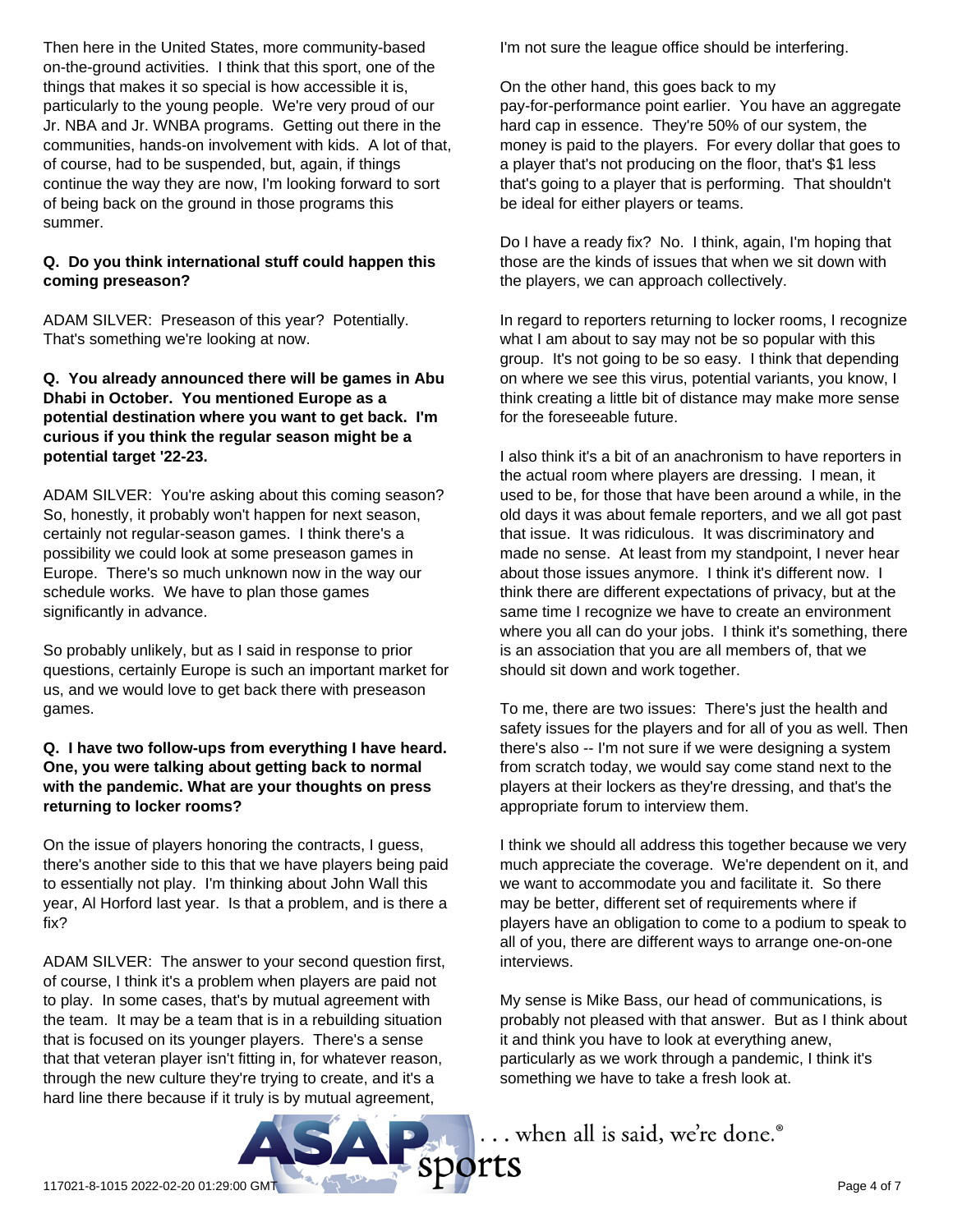**Q. A few things. First on the business side, you said \$10 billion for the 75th Anniversary. Looking ahead, I know the NFL said \$25 billion by 2027 or something like that. Do you have a financial forecast in mind about what you want to see by the end of this decade? And on the diversity front, there's about 46 CEOs and team presidents and only three are Black. Do you guys, the Board of Governors, do you discuss that, and do you want to see more CEOs in positions for Black people?**

ADAM SILVER: I don't have a particular financial projection to share today.

In terms of diversity, we discuss it all the time. We've made more progress in other areas. And in terms of CEOs on the business side of teams, we would absolutely love to see more progress there. One of the things that I have learned that not only do you have to talk about it all the time, but the actual numbers, you have to speak very specifically about it and share that data, talk about it collectively and set targets and move forward there. I think that, no doubt, that's an area we can do a better job.

**Q. I will say keep in mind that us reporters like building relationships with these guys, and the less we're around them -- there's guys on the teams that have been there for three years I've never really met because of that. I understand the health and safety protocol aspect, but ultimately, the locker relationships also hurts reporting and can hurt the athlete in the end.**

Anyway, that wasn't my question. A year ago, David Vanterpool got passed over despite being an associate head coach, African-American coach. Typically, the associate head coach gets the promotion. Didn't happen, but over the summer there was a lot of change. Seven of eight hires were African-American coaches who were actually very qualified for the jobs. I wanted to see if you could talk about that progress, but also, on the flip side, is there any concern from the front office standpoint where you have a lot of general managers in title who are actually not really general managers? You have presidents above them that really make them an assistant general manager, a lot of which have gotten those opportunities and been Black general managers, who aren't really in a decision-making situation because there are presidents above them. The general manager title gives them a raise and it looks good, but it actually is something else.

Is there concern that even though there are people of color who are getting these general manager roles, that they're not really general manager roles, and then are you happy about the direction of the coaches? I know there's a lot

there.

ADAM SILVER: Sure. Just on your first point in terms of reporters' ability to do their jobs, of course we understand building relationships is critical, and I think when you talk about the last two years or so, so much of that, of course, is pandemic-related. What I'm just really pointing out is we should look to see whether there's another way to build those relationships other than being actually in the locker room while players are dressing. As I said, I think if we were designing this from scratch today, it is an anachronism. I think we have a different sensibility, different sense of privacy than we used to, and I'm not sure that's the right way to do it. We should think about that.

In terms of, I can't really comment on a specific situation as to why an associate head coach or any assistant, for that matter, didn't get the job. I'm proud of the progress we've seen on the coaching front. Sixteen of our head coaches now are people of color. Fourteen are Black, as you know. Very positive progress there. I also don't want to discount what we've seen in terms of progress with general managers. Every situation is different. I don't think it's fair necessarily to think of many of those GMs as not having the GM job. There's been evolution in this league of different positions and what a president might do as compared to a GM.

But having said that, in response to the prior question, we spend a lot of time looking at those numbers. I don't want to set quotas around this league. Again, this is an area where in fairness to those great general managers out there and presidents of basketball, I don't want to take from teams their ability to make decisions, but I want to make sure that we're helping develop the right pool of candidates, that they're paying attention to diversity, that they are recognizing the benefits that come from it, from diversity and inclusion in terms of how those teams are managed, how players potentially respond.

So, it's something we spend a lot of time on. We talk a lot about. Part of it where we know as a league, we can work is helping not just to develop the pool of coaches, which I think we've done a very good job working with the Coaches Association the last few years, but now developing that pool of executives as well. So that teams, regardless of where they're located, when it comes time to making those hiring decisions, that the league has a database at the ready, that there's information, deep information, on those candidates that's available to them.

Always more work to be done there, but I'm proud of our track record.

#### **Q. This is not a PBWA meeting, so I look forward to**

... when all is said, we're done.®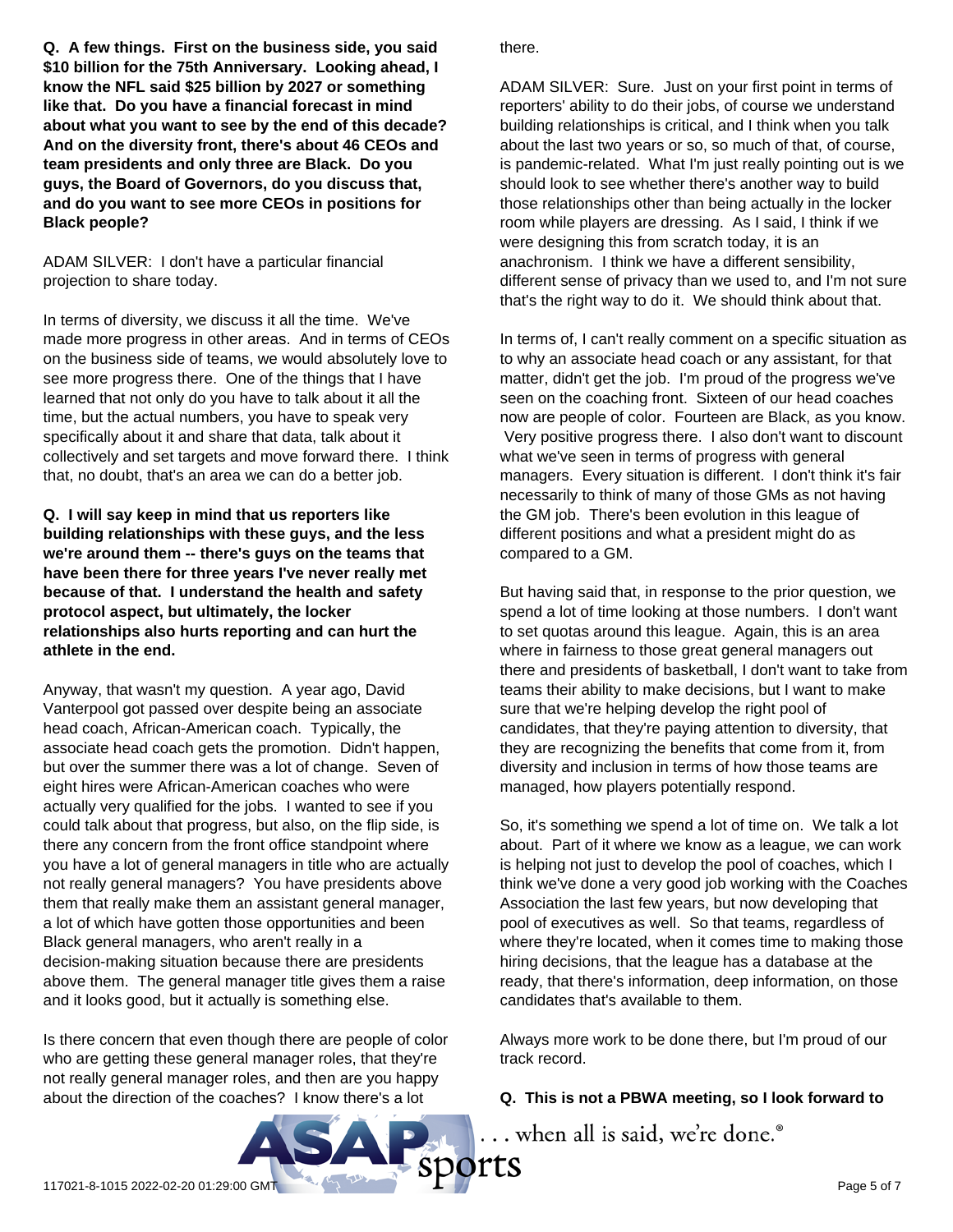#### **talking about access later. I would love to echo Marc's sentiments. As you know, the relationship stuff is integral.**

Two quick ones for you: The Ben Simmons situation beyond the fact that it was resolved and the contractual concerns that I think owners might have about a guy with so many years not playing. What, if anything, did the league learn about the mental health aspect because when you have a team and a player conceivably not seeing eye to eye about the reasons he is citing for not playing, it seemed like it got a little messy in the interim, and I think arbitration is probably coming on that front. What are the takeaways?

The second one, is there any update at all on the Robert Sarver investigation with the Suns?

ADAM SILVER: On the second part, no update on the Suns investigation. It's ongoing.

In terms of mental health issues around the league, as you know, it's something we've been spending a lot of time on, even pre-pandemic, but clearly, those issues have been magnified, multiplied during the pandemic, and for all of us. I'm sure all of you as well. Enormous additional stress.

As you said, the Ben Simmons situation specifically, it's hard for me to comment on that. I really don't have any of my own information on that, but around the league teams have committed additional resources to dealing with the mental, spiritual well-being of their players. I think it's something that we have talked a lot more about in terms of all our community programs, and it's another area where I really don't have any doubt we can do more. The Players Association is particularly focused on it.

My reaction to a little bit of the Ben and James situation, stepping back and putting aside individual dispute, it's a reminder that these are human beings in some of the most stressful jobs out there. I don't want to compare them to people putting their lives on the line and things like that. It's a whole different level of stress, but in terms of the social media bubble they live in, the coverage that all of you provide and that we're thankful for, people react to it in different ways, and it can be incredibly intense on them. We have to adjust in the way society is to understanding how social media can impact people, how the media coverage affects them.

To your earlier point, I recognize at the same time that you all need to build relationships to do your jobs, and we're the beneficiary of that coverage too for the most part, and so let's work through those issues. I was only being very specific. I think that there is, frankly, a mental health

component, too, to having somebody watch you dress. If you were designing a sports league today and you went to your head of human resources and you said -- it wouldn't even be as it was in the old days about men versus women. People wouldn't even get to that. They'd say, so what do you think for these key employees, people will come and watch them dress and interview them? Your human resources director would say, are you kidding? That's not even possible.

Now, I know we do things differently in sports, and part of it is just based on historically how we've approached issues. I just think this is an opportunity in the pandemic, and there's some real health and safety issues on top of that for all of you and our players as we're still living with this virus that we should include in the mix, but I can't believe we can't find a better way. Maybe it will require some additional appearances, additional media time from our players, but we should take a fresh look at it.

#### **Q. Adam, you referred to the incredible symmetry of this weekend hosting this event here in Cleveland. How much of that was intentional? How much of it was coincidental, and were there any particular factors based on '97 that led to this being here now?**

ADAM SILVER: It was somewhere between coincidental and intentional in that Cleveland came to us, Dan Gilbert, Len Komoroski, and said we would love to host another All-Star Game. We're in discussions with our community about upgrading our arena. If we were able to get those upgrades done and we were able to get them done roughly in this time period, would you be open to us hosting another All-Star Game? We said, absolutely. We all had fond memories of when we were last here, which happened to be our 50th Anniversary. And then as we were looking at the particular years, I think that's when the symmetry came into play.

As I said, they historically had done a great job hosting All-Star festivities here. I think part of what we look for as a league office is how eager a city is and their management to host the event. We had great relationships with them partnering, and so when then we saw it, aha, and we can do the 75th Anniversary here, and it came together.

## **Q. What kind of impact do you feel like the Play-In Tournament has had on the league thus far, and how do you feel about it today compared to when you decided to implement it?**

ADAM SILVER: I'm more pleased with the Play-In today than I thought we would be when we were first adopting it. The reason being that when we first spoke to our television partners about it and our teams, we were very specifically

... when all is said, we're done.<sup>®</sup>